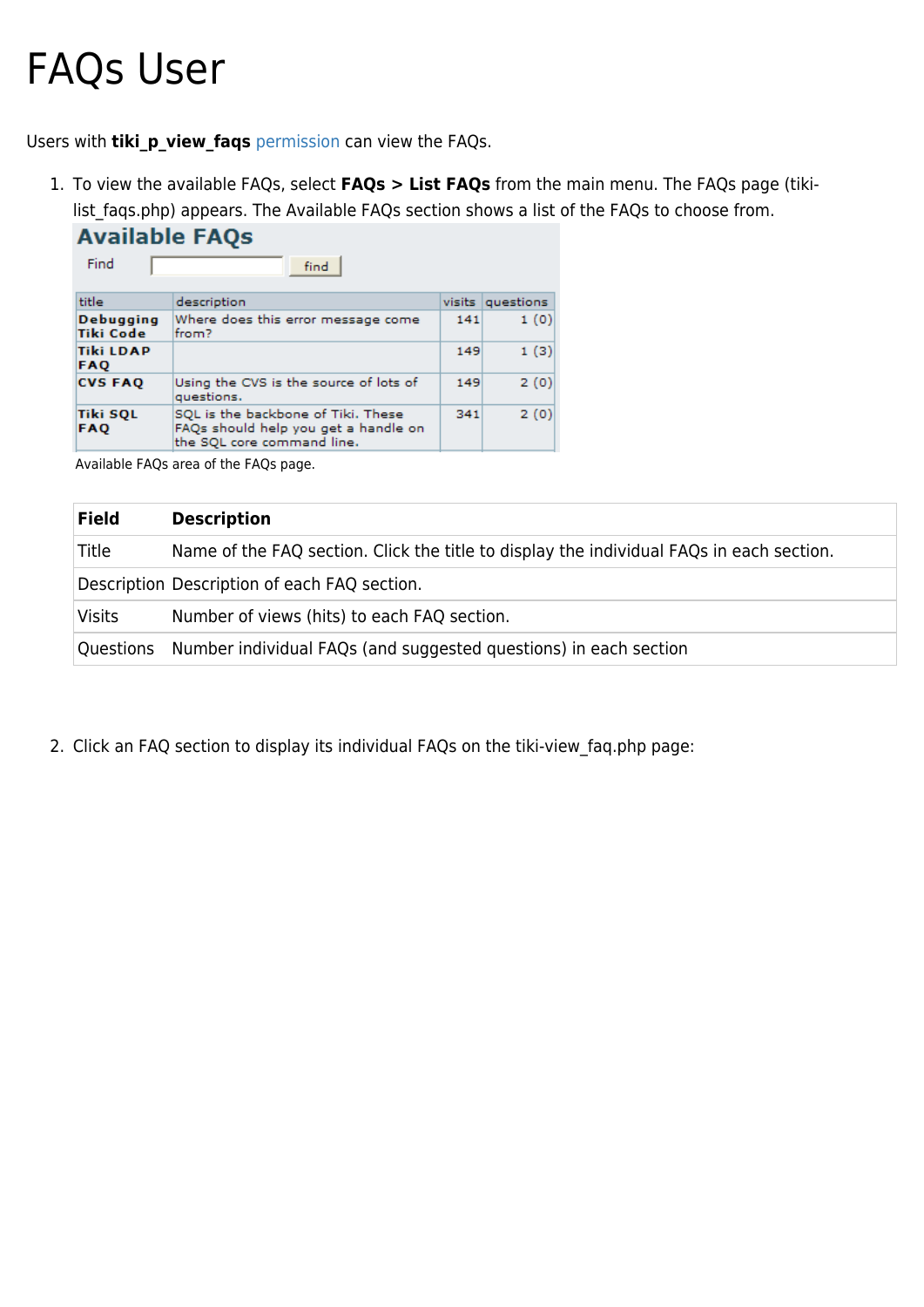### **FAQ Questions**

- 1. Are the backups TikiWiki creates, encrypted or compressed?
- 2. Does TikiWiki ship with GD or Imagemagick?
- 3. How do I modfy way a page is displayed in Tiki?
- 4. I want to generally allow registered users write access to wiki, but still need to restrict write to admin only on many pages, is it better to do this by assigning perms, or by locking pages I want to restrict?
- 5. I've noticed sometimes the number of online users jumps high, is this a bug?

#### **FAQ Answers**

Q: Are the backups TikiWiki creates, encrypted or compressed?

A: The backups are encrypted using the admin password makes things awkward for disaster recovery - you need to make sure the admin password is set the same. Alternatively use mysqldump to create your own unencrypted backups

Q: Does TikiWiki ship with GD or Imagemagick? A: No! You'll need to get it installed or install them yourself. There is some debate over which is best, MMV.

List of FAQ Questiosn.

## Creating new FAQ sections

FAQs are grouped into sections. Each specific FAQ must belong to at least one section. Users with **tiki p admin faqs** [permissions](https://doc.tiki.org/Permissions) can create new FAQ sections:

- 1. From the main menu, select **FAQs > Admin FAQs**. The FAQs page (tiki-list\_faqs.php) appears.
- 2. Complete the fields in the **Create New FAQ** form to create a new FAQ section:

| <b>Field</b>                   | <b>Description</b>                                                                                                                                                                    |  |
|--------------------------------|---------------------------------------------------------------------------------------------------------------------------------------------------------------------------------------|--|
| Title                          | Name of the FAQ section.                                                                                                                                                              |  |
| Description                    | Description of the FAQ section.                                                                                                                                                       |  |
| Categorize                     | Click <b>Show categories</b> to select a category for this FAQ section.                                                                                                               |  |
| Users can suggest<br>questions | Specify if users with tiki p view faqs permission can suggestion new FAQs for<br>this section. This is useful to allow users to provide feedback to your site's<br>FAQ <sub>S</sub> . |  |

3. Click **Save**. Tiki adds the FAQ section to the list of FAQs.

#### Related pages

- $-FAO$
- [FAQ Admin](https://doc.tiki.org/FAQ-Admin)